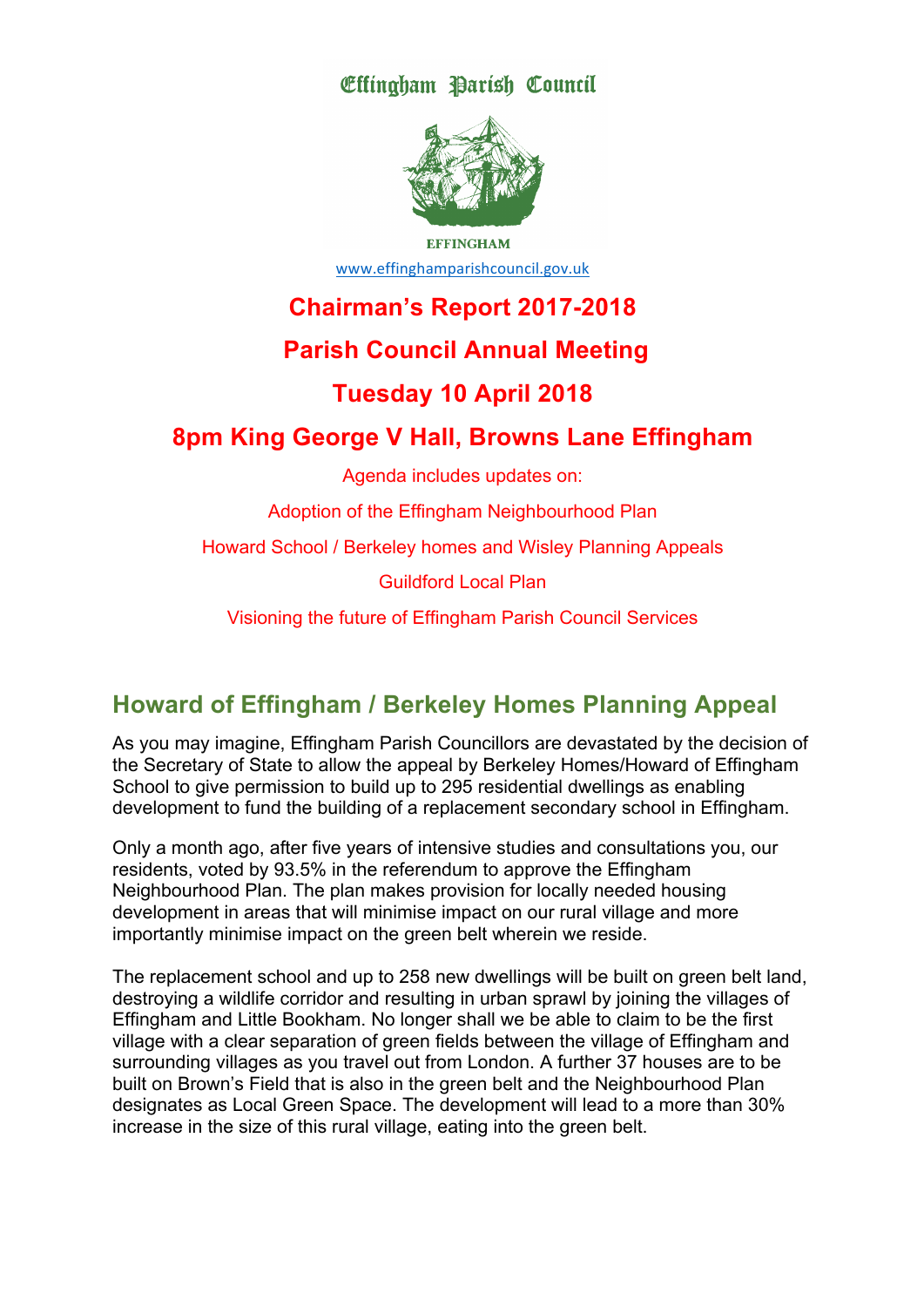This decision by the Secretary of State brings into question the fundamental basis for the Localism Act – putting local decisions in local hands! We question whether Neighbourhood Plans actually carry any weight in upholding the wishes of local residents?

In the coming weeks, Effingham Parish Council will take advice from our own barrister and consult with Guildford Borough Council. If there is sufficient legal basis for challenging this decision, we shall pursue it if we possibly can. We shall also be looking into the wider implications of this decision.

# **The Effingham Neighbourhood Plan**

The planning appeal decision rather overshadows the success of the Effingham Neighbourhood Plan that has now been adopted by referendum. However, in spite of the decision, the plan contains many provisions that should benefit our community in the years up to 2030. On 22 February, in a high turnout for a neighbourhood plan referendum (44% of eligible voters), the plan was accepted by an overwhelming 93.5% of voters. The plan is not invalidated by the appeal decision and is already being referenced by Guildford Borough Council (GBC) in determining planning applications from Effingham. Anyone considering applying for planning consent in Effingham should now refer to the plan.

This has been a real village effort. We thank the members of the Effingham Neigbourhood Plan Advisory Group (ENPAG) for their achievement in delivering the plan, for their tireless energy and commitment for the many public events and surveys undertaken and the Effingham Residents' Association for participating throughout. ENPAG members are:

Keith Cornwell Cliff Hacket Liz Hogger Tony Jones David Martland

Alison Mayall Paula Moss Di Skidmore Ian Symes Keith Walker Vivien White

We especially thank Councillor Paula Moss for leading ENPAG and Councillor Liz Hogger for ensuring that GBC was kept on side throughout the process.

We thank the Environment Working Group with special thanks to Harry Clarke for his drawing of maps and for our wildlife corridor; Andrea Lightfoot for her expertise on heritage, architecture and design; Jon Short, our clerk, for attendance at many meetings, minute taking and support throughout; and Dan Knowles at Guildford Borough Council for advice and expertise in neighbourhood planning.

Finally we thank you – the residents of Effingham – for replying to our consultations and attending consultation meetings and for turning out in numbers to vote in the referendum. This was recognised in the report from the examiner of our final draft plan where he stated "The extent of interest and participation by residents in the plan at the various stages is impressive".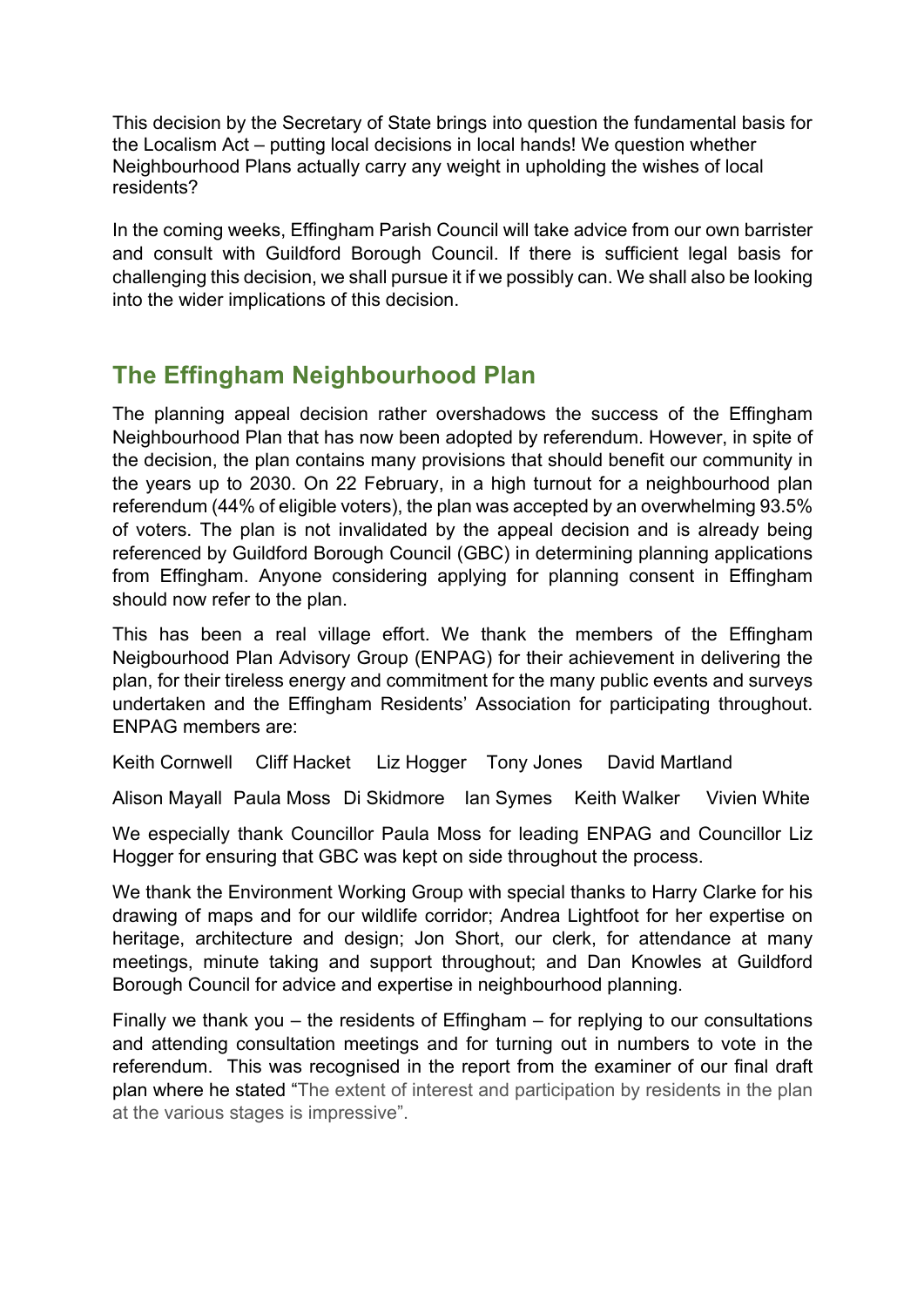## **Wisley Planning Appeal**

A planning application to build 2100 dwellings on the old Wisley aerodrome was refused by GBC and the developers appealed against the ruling. Effingham Parish Council (EPC) gave evidence in the appeal to the impact such a large development would have on Effingham, notably roads and traffic. The appeal has been referred to the Secretary of State and his decision is expected in June 2018.

#### **Guildford Local Plan**

The Effingham Neighbourhood Plan sits within the Guildford Local Plan (GLP) and must conform to it. EPC's work on the Neighbourhood Plan was complicated because the current GLP dates from 2003 and the new plan has still to be adopted. Hence, we could not formally refer to the new plan in our plan, as it might be amended before adoption. We did still have to be as sure as we can be that our plan would conform with the new GLP when finalised.

There have been two recent consultations on the new GLP and we are pleased that our plan is in line with GBC proposals that have now been submitted to the Secretary of State for "independent examination". The examination is planned to commence on 5 June 2018 at the Council offices, Millmead.

## **Parish Council services to you, the residents of Effingham**

With the Neighbourhood Plan adopted it is now time to take stock of the services provided to the village by the Parish Council. The Parish Council is here to serve you and we want to do this to the best of our ability within the limitation of our powers. So, are we giving the right priority to the things that are of importance to you? Over the next couple of years we shall be consulting with you all and developing our plans to make certain that you get best value from your Parish Council. As the starting point for this process we provide herewith a breakdown of how the precept will be spent in the coming year. But can this be improved upon? Are there other things you would like us to do?

## **Village Newsletter**

We are looking into the possibilities of having a village newsletter on a quarterly or bimonthly basis. The aim is for the newsletter to provide local information and to be selfsupporting. The enclosed paper gives more information and we encourage you to give us your views and to support the initiative.